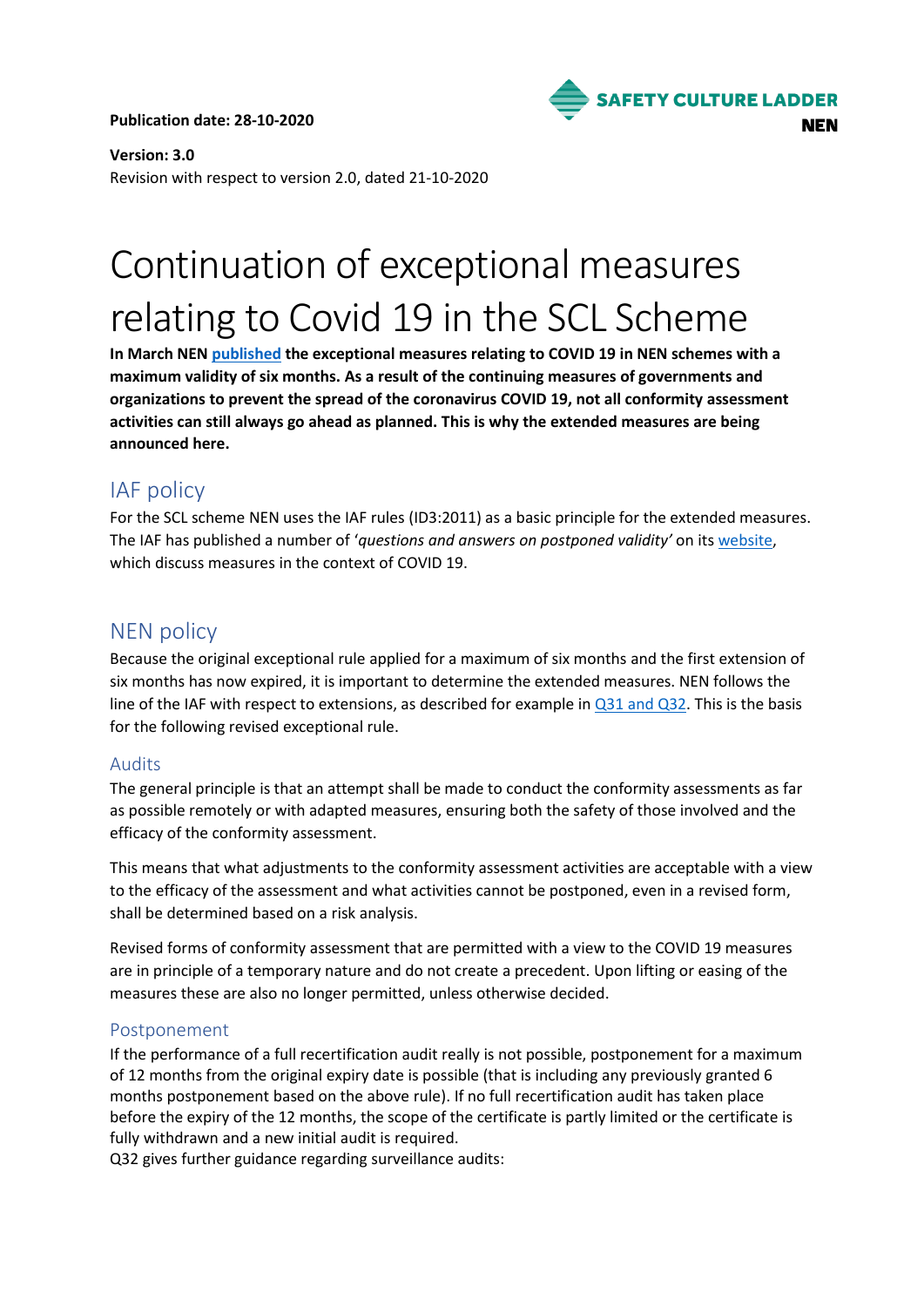In view of the permitted postponement of conformity assessment activities:

- it is not necessary to conduct a surveillance audit at least once a calendar year;
- the date of the first surveillance audit following initial certification shall not be more than 12 months from the certification decision date plus the postponement allowed by the IAF FAQ  $Q10$  (that is  $12 + 6$  months).

If it is not possible to perform assessment activities within the timeframe of  $12 + 6$  months (see above second bullet point), the CB shall inform the customer and suspend the certificate.

In these specific circumstances the suspension cannot exceed six months (see the note on subclause 9.6.5.4 in ISO/IEC 17021-1:20150)

#### Lifting suspension of SCL certificate

In order to lift the suspension and go back to a valid certificate, an assessment shall be performed in accordance with the arrangements for the specific SCL product. Example: for an SCL, if the assessment activities of year 2 could not take place in the cycle, a 40 % audit shall be performed to lift the suspension.

# Alternative audit methods

#### General arrangements for remote assessments

Remote assessment (remote auditing) is only permitted temporarily, as long as this rule is in force and if there really is no other option. The following arrangements apply for this:

For carrying out remote assessments the requirements from [IAF MD 4:2018](https://www.iaf.nu/upFiles/IAF%20MD4%20Issue%202%2003072018.pdf) apply with the following (additional) requirements:

- The institution or company where the remote assessment is performed must agree to this beforehand and there shall be agreement about the way in which the assessment is performed;
- NEN is informed of the intention of a CB to perform remote assessments for a particular scheme;
- The remote assessments shall as far as possible be performed in accordance with the original audit programme;
- Observations of locations and/or (behaviour of) operational staff/activities cannot be carried out remotely;
- Interviews of functions where (behaviour) observation does not apply, for example "office functions" such as management, HR, costing etc. can be carried out remotely.
- The interview is conducted via a secure link, such as MS Teams or Skype, where there is an audio and video link, so that the auditor(s) and the auditee can see and hear one another properly as regards verbal and non-verbal communication.
- The CB keeps a full record of actions and deviations from the established certification programme, together with the justification for decisions on action taken. For schemes not monitored by the Dutch Accreditation Board (RvA), these data are submitted to NEN for inspection on request.

## Additional arrangements and notes for the SCL

- Remote audits are not permitted:
	- For initial audits.